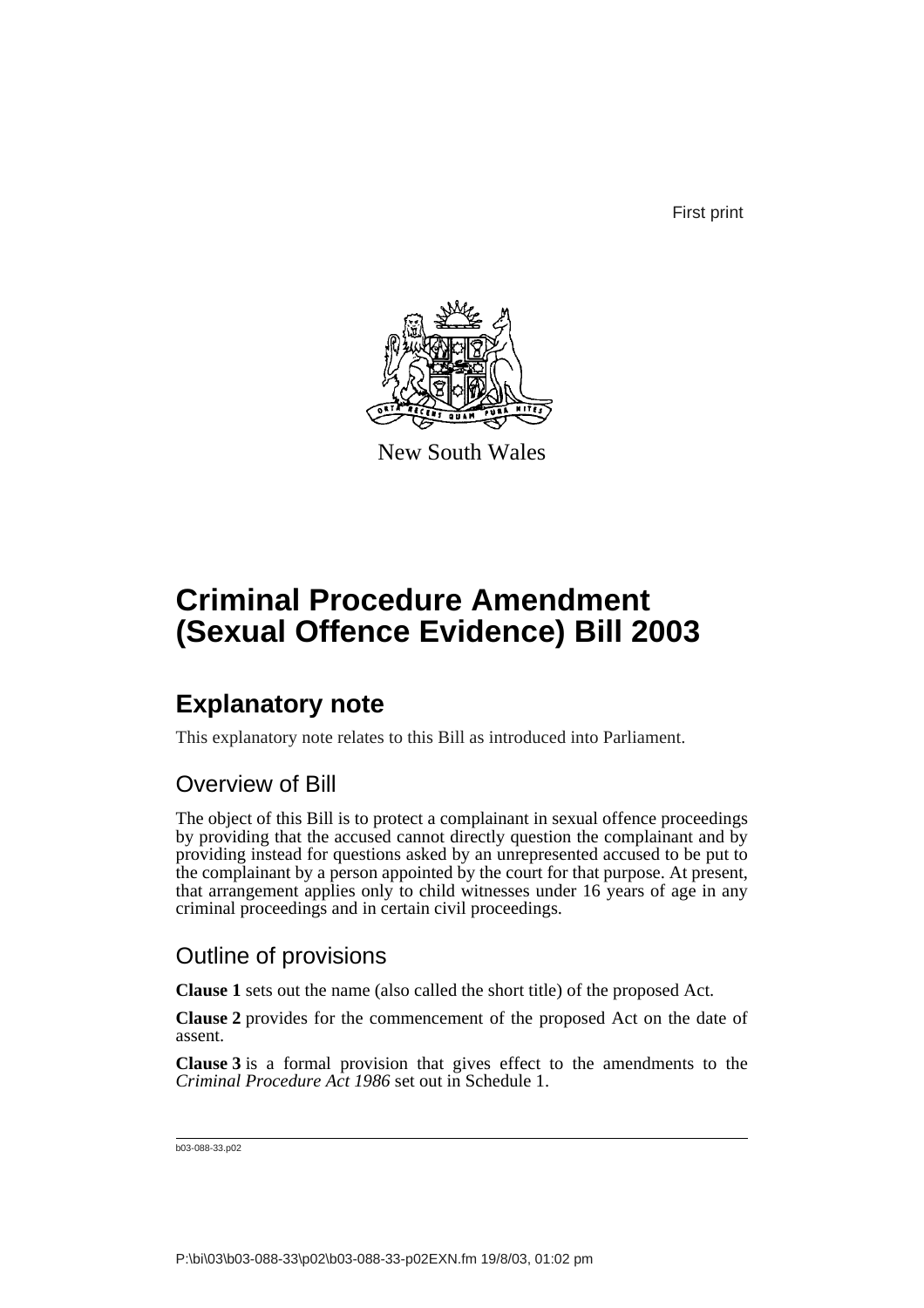Explanatory note

### **Schedule 1 Amendments**

**Schedule 1 [1]** inserts proposed section 294A in the *Criminal Procedure Act 1986*.

The proposed section applies to sexual offence proceedings during which the accused person is not represented by counsel.

The proposed section provides that the complainant cannot be examined in chief, cross-examined or re-examined by the accused person, but may be so examined instead by a person appointed by the court. The court does not have a discretion to decline to appoint such a person. The person so appointed is to ask the complainant only the questions that the accused person requests the person to put to the complainant and must not independently give the accused person legal or other advice.

The proposed section applies whether or not closed-circuit television facilities or other similar technology (or alternative arrangements) are used by the complainant to give evidence.

The proposed section provides that if such a person is appointed in proceedings before a jury, the judge must:

- (a) inform the jury that it is standard procedure in such cases to appoint the person to put the questions to the complainant, and
- (b) warn the jury not to draw any inference adverse to the accused person or give the evidence any greater or lesser weight because of the use of that arrangement.

The proposed section extends to proceedings instituted before the date of assent to the proposed Act, including proceedings that have been partly heard.

For the purposes of the proposed section, *sexual offence* is defined to include all sexual assault offences, sexual offences against children (including child prostitution or pornography offences), sexual servitude offences, and other sexual offences.

**Schedule 1 [2]** enables savings and transitional regulations to be made as a consequence of the enactment of the proposed Act.

Explanatory note page 2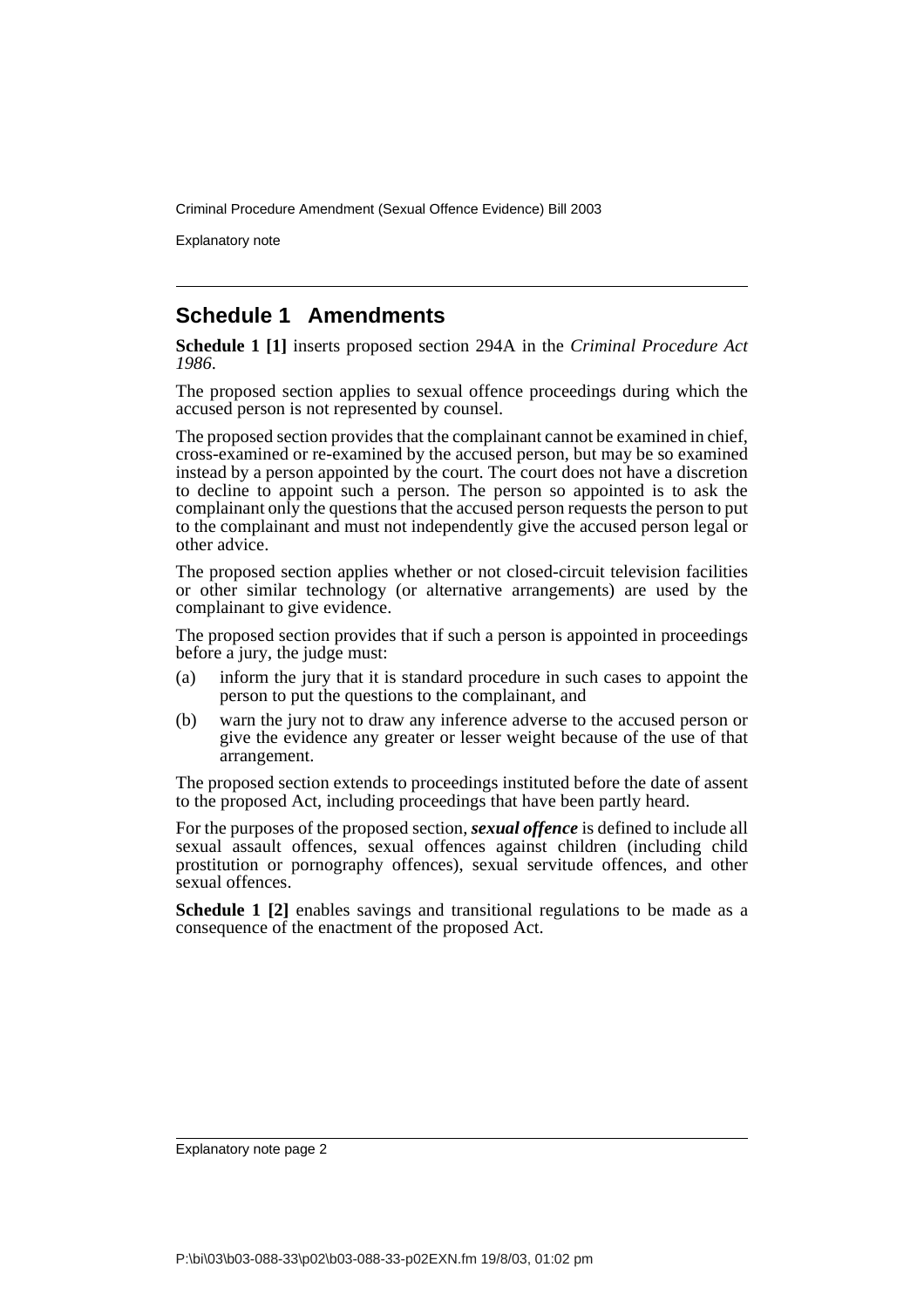First print



New South Wales

## **Criminal Procedure Amendment (Sexual Offence Evidence) Bill 2003**

### **Contents**

|   |                                                 | Page |
|---|-------------------------------------------------|------|
|   | Name of Act                                     |      |
| 2 | Commencement                                    | 2    |
|   | Amendment of Criminal Procedure Act 1986 No 209 | 2    |
|   | Schedule 1 Amendments                           | 3    |

b03-088-33.p02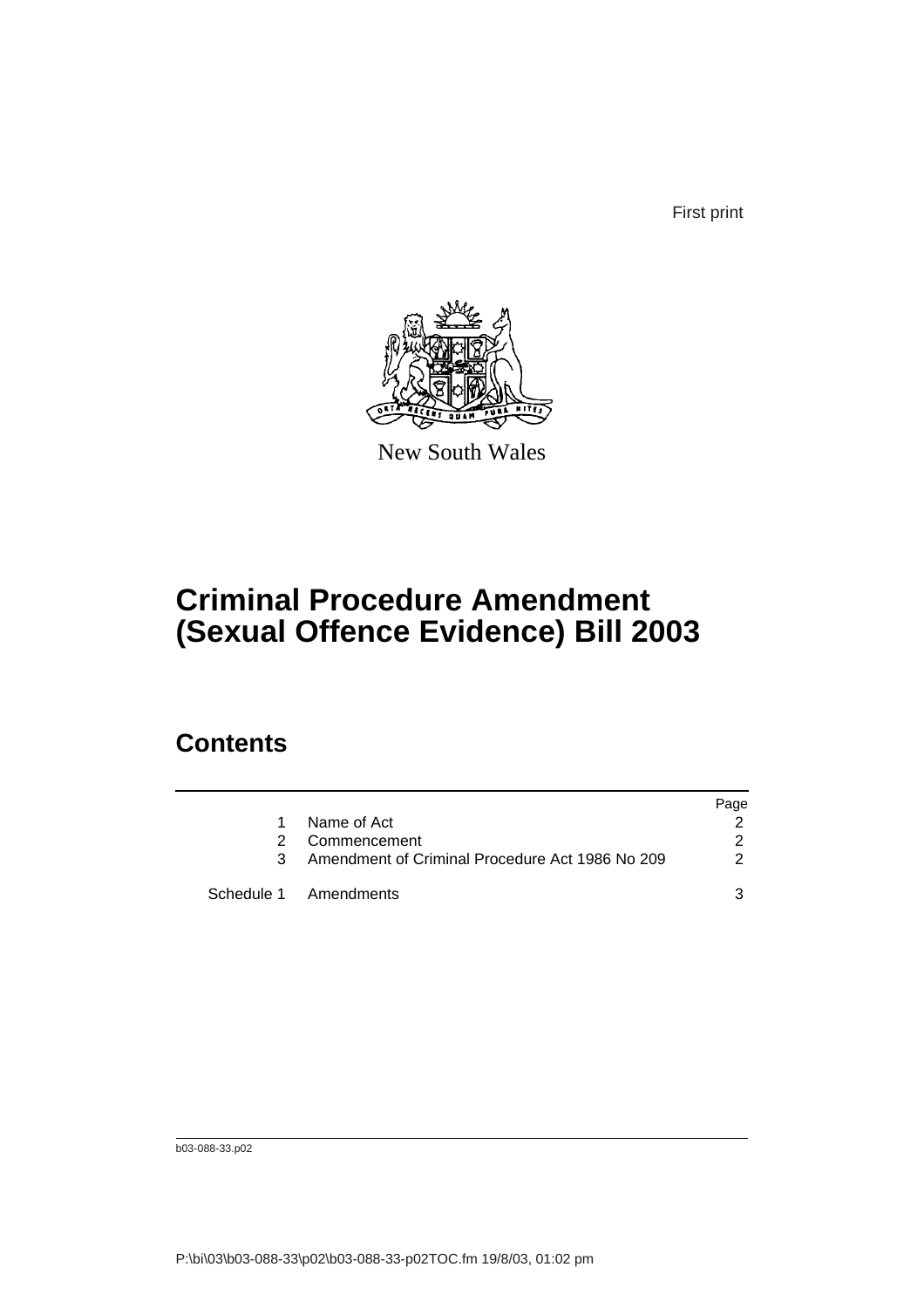**Contents** 

Page

Contents page 2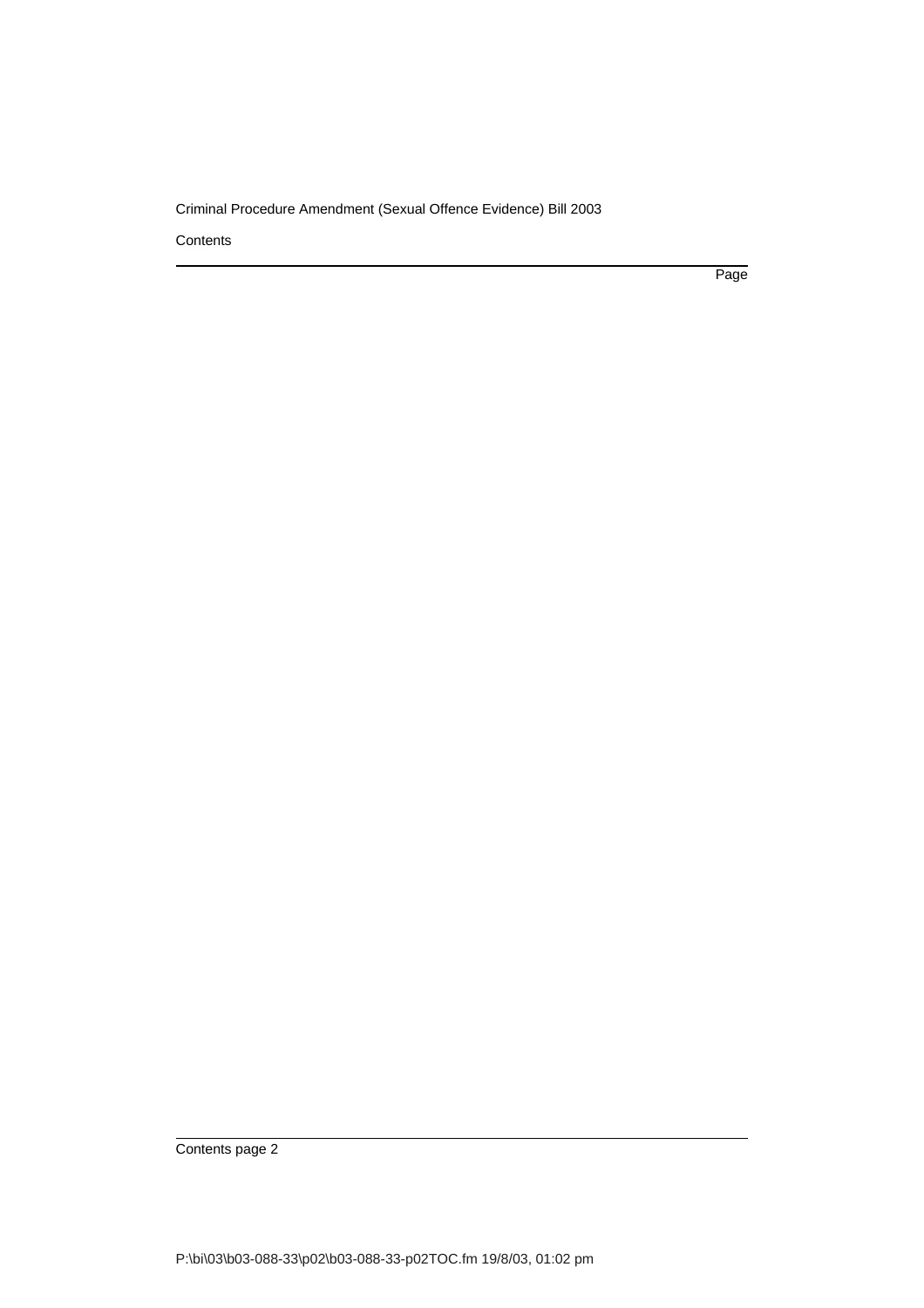

New South Wales

# **Criminal Procedure Amendment (Sexual Offence Evidence) Bill 2003**

No , 2003

#### **A Bill for**

An Act to amend the *Criminal Procedure Act 1986* to protect a complainant in certain sexual offence proceedings from being questioned directly by the accused person.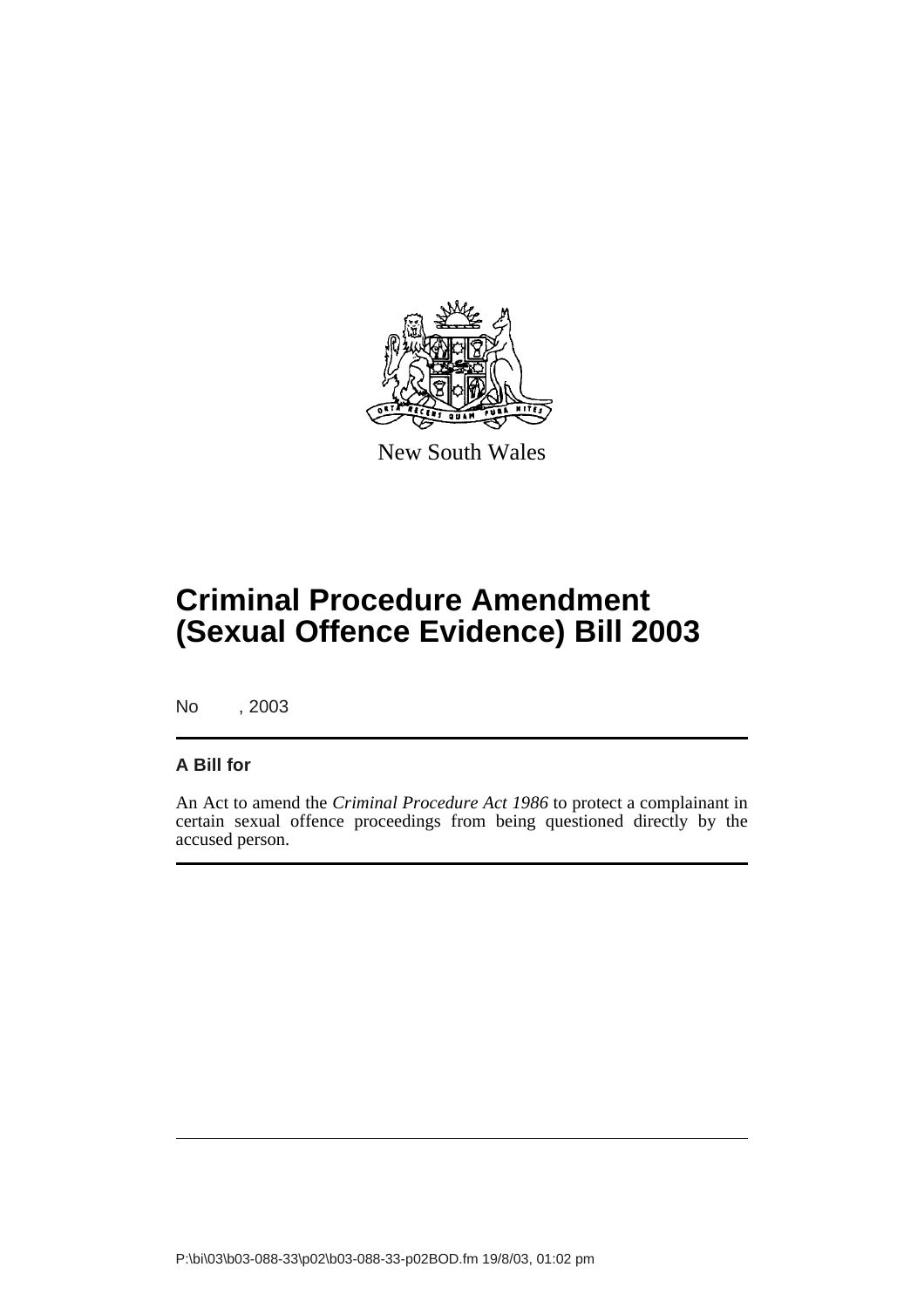<span id="page-5-2"></span><span id="page-5-1"></span><span id="page-5-0"></span>

| The Legislature of New South Wales enacts: |                                                                                     |        |
|--------------------------------------------|-------------------------------------------------------------------------------------|--------|
|                                            | <b>Name of Act</b>                                                                  | 2      |
|                                            | This Act is the Criminal Procedure Amendment (Sexual Offence<br>Evidence) Act 2003. | 3<br>4 |
|                                            | <b>Commencement</b>                                                                 | 5      |
|                                            | This Act commences on the date of assent.                                           | 6      |
| 3                                          | Amendment of Criminal Procedure Act 1986 No 209                                     | 7      |
|                                            | The Criminal Procedure Act 1986 is amended as set out in<br>Schedule 1.             | 8<br>9 |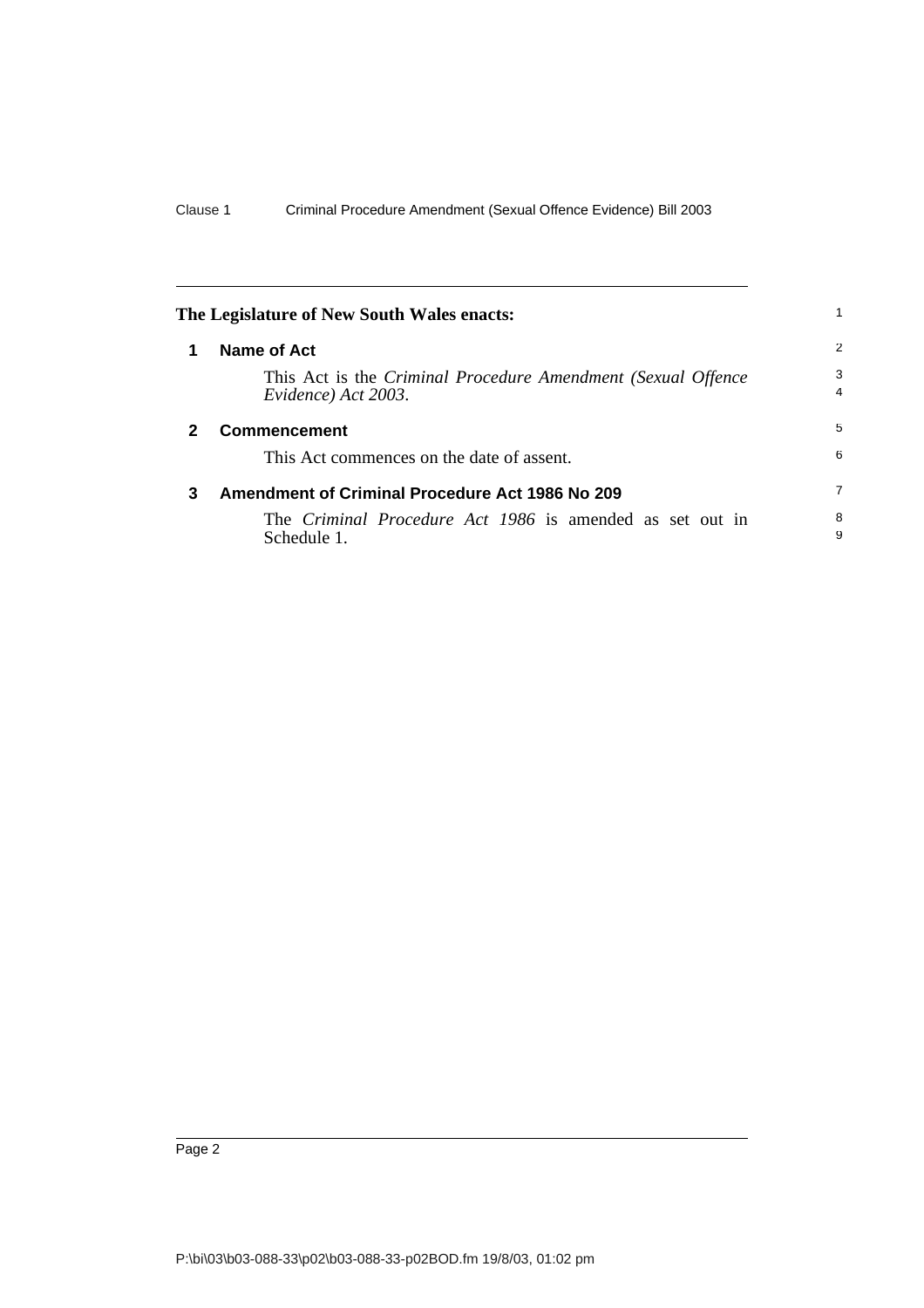Amendments **Schedule 1** and the set of the set of the set of the set of the set of the set of the set of the set of the set of the set of the set of the set of the set of the set of the set of the set of the set of the set

1 2

#### <span id="page-6-0"></span>**Schedule 1 Amendments**

(Section 3) **[1] Section 294A** Insert after section 294: **294A Arrangements for complainant in sexual offence proceedings giving evidence when accused person is unrepresented** (1) This section applies to sexual offence proceedings during which the accused person is not represented by counsel. (2) The complainant cannot be examined in chief, crossexamined or re-examined by the accused person, but may be so examined instead by a person appointed by the court. (3) The person appointed by the court is to ask the complainant only the questions that the accused person requests that person to put to the complainant. (4) Any such person, when acting in the course of an appointment under this section, must not independently give the accused person legal or other advice. (5) The court does not have a discretion to decline to appoint a person under this section, despite anything to the contrary in section 28 of the *Evidence (Children) Act 1997* or any other Act or law. (6) This section applies whether or not closed-circuit television facilities or other similar technology (or alternative arrangements) are used by the complainant to give evidence. (7) If such a person is appointed in proceedings before a jury, the judge must: (a) inform the jury that it is standard procedure in such cases to appoint the person to put the questions to the complainant, and (b) warn the jury not to draw any inference adverse to the accused person or to give the evidence any greater or lesser weight because of the use of that arrangement. (8) This section extends to proceedings instituted before the commencement of this section, including proceedings that have been partly heard. 3 4 5 6 7 8 9 10 11 12 13 14 15 16 17 19 20 21 22 23 24 25 26 27 28 29 30 31 32 33 34

Page 3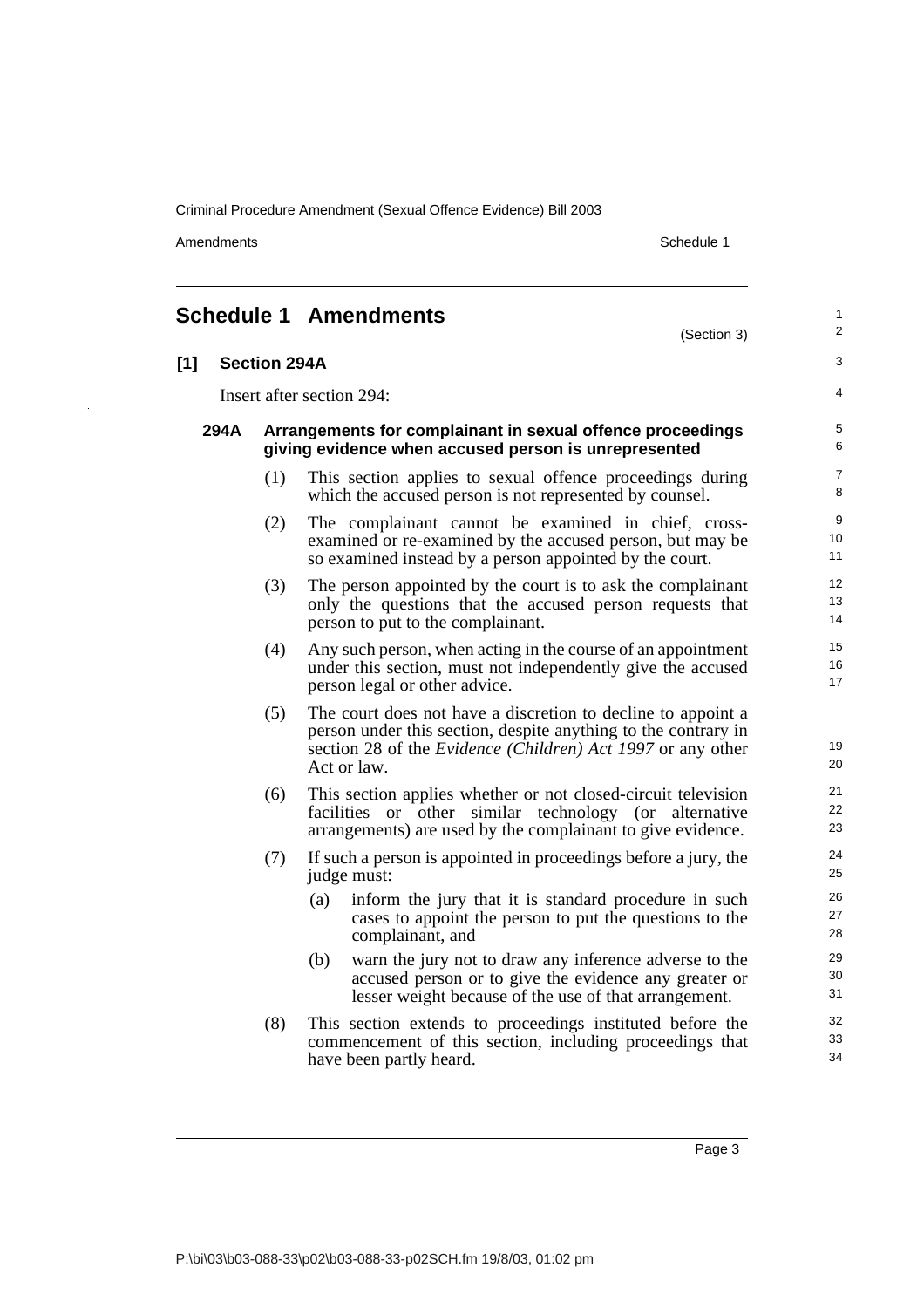Schedule 1 Amendments

(9) In this section:

*accused person*, in relation to any proceedings, means the person who stands, or any of the persons who stand, charged in those proceedings with a sexual offence.

*complainant*, in relation to any proceedings, means the person, or any of the persons, on whom a sexual offence with which the accused person stands charged in those proceedings is alleged to have been committed, and includes:

- (a) in relation to an offence under section 91D, 91E or 91F of the *Crimes Act 1900*, the person under the age of 18 years who is alleged to have participated in an act of child prostitution, and
- (b) in relation to an offence under section 91G of the *Crimes Act 1900*, the person under the age of 18 years who is alleged to have been used for pornographic purposes.

*sexual offence* means:

- (a) a prescribed sexual offence, or
- (b) an offence against section 73, 78A, 78B, 80D, 91A, 91B, 91D, 91E, 91F or 91G of the *Crimes Act 1900*, or
- (c) an offence that includes the commission of, or an intention to commit, an offence referred to in paragraph (a) or (b), or
- (d) an offence of attempting, or of conspiracy or incitement, to commit an offence referred to in paragraph  $(a)$ ,  $(b)$  or  $(c)$ .

*sexual offence proceedings* means proceedings in which a person stands charged with a sexual offence, whether the person stands charged with that offence alone or together with any other offence (as an additional or alternative count) and whether or not the person is liable, on the charge, to be found guilty of any other offence.